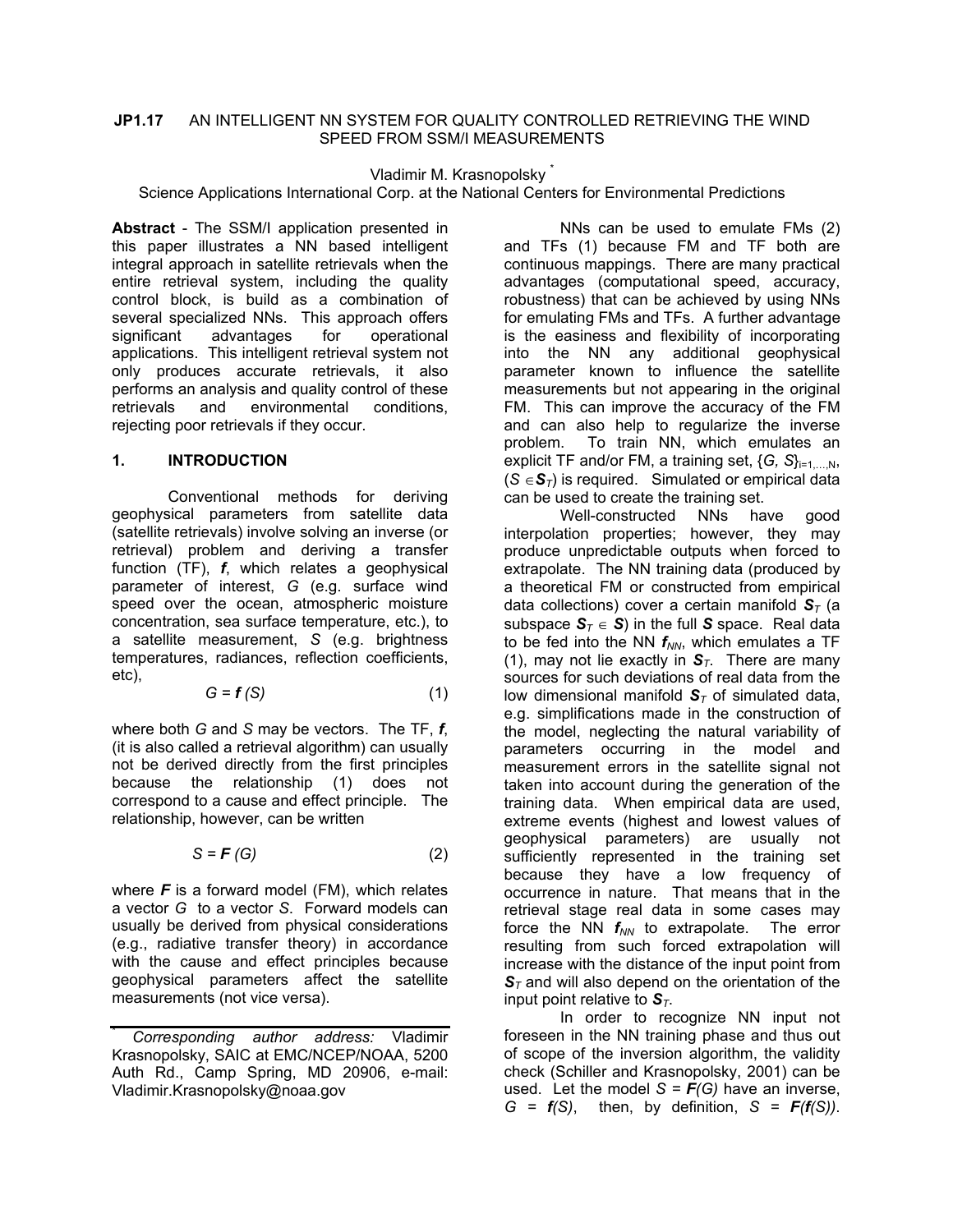Further, let  $f_{NN}$  be the NN emulating the inverse model in the domain  $S_T$ . The result of  $G_0$  =  $f_{NN}(S_0)$  for  $S_0 \notin S_T$  may be arbitrary, and in general,  $F(f_{NN}(S_0))$  will not be equal to  $S_0$ . The validity of  $S = F(f_{NN}(S))$  is a necessary condition for  $S \in S$ . Now, if in the application stage of the NN,  $f_{NN}$ , *S* is not falling into domain  $S_T$ , the NN,  $f_{NN}$ , is forced to extrapolate. In such a situation the validity condition may not be fulfilled, and the resulting *G* in general is meaningless. For operational applications it is necessary to signal such events to the next higher evaluation level. In order to perform the validity test the FM must be applied after each inversion. This requires a fast but accurate FM. Such FM can be achieved by a NN emulating accurately the original FM, *S = FNN(G)*. So, the validity check algorithm consists of a combination of inverse and forward NNs that, in addition to the inversion, computes a quality measure for the inversion:

$$
\delta = || S - F_{NN}(f_{NN}(S)) ||
$$
 (3)

In conclusion, the solution to the problem of scope check is obtained by verifying the retrieved parameters using a NN emulating the FM and comparing the result with the measurement. This procedure (*i*) allows the detection of situations where the forward model is inappropriate, (*ii*) does an "in scope" check for the retrieved parameters even if the allowed region has a complicated geometry, (*iii*) can be adapted to all cases where a NN is used to emulate the inverse of an existing forward model.

### **2. SSM/I WIND SPEED RETRIEVALS**

The OMBNN3 SSM/I retrieval algorithm (Krasnopolsky et al., 1999) is running as the operational algorithm in the data assimilation system at NCEP (NOAA) since 1998. Given five brightness temperatures, it retrieves four geophysical parameters: ocean surface wind speed, water vapor and liquid water concentrations, and sea surface temperature. At high levels of liquid water concentration the microwave radiation cannot penetrate clouds and surface wind speed retrievals become impossible.

Brightness temperatures for these occasions fall far outside the training domain *ST*. However, the retrieval algorithm in these cases, if not flagged properly, will produce wind speed



*Fig. 1 SSM/I retrieval algorithm (OMBNN3) emulating the inverse model to retrieve vector G of four geophysical parameters: ocean surface wind speed (W), water vapor (V) and liquid water (L) concentrations, and sea surface temperature (SST) if given five brightness temperatures S = TXXY (XX – frequency in GHz, Y – polarization). This vector G is fed to the OMBFM1 emulating the forward model to get brightness temperatures S*′ *= TXXY*′*. The difference* ∆*S = |S - S*′ *| is monitored and raises a warning flag if it is above a suitably chosen threshold.* 

retrievals, which are physically meaningless (i.e. not related to actual surface wind speed). Usually a statistically based retrieval flag is used to indicate such occurrences. Under complicated local conditions, however, this flag, because it is based on global statistics, produces significant amount of false alarms or does not produce alarms where needed.

An intelligent NN based system shown in Fig. 1 was developed to improve this situation. NN SSM/I forward model OMBFM1 (Krasnopolsky, 1997) is used in combination with the OMBNN3 retrieval algorithm. The validity check shown in Fig. 1, if added to standard retrieval flag, helps to indicate occurrences when *S* is outside the training domain.

For each satellite measurement *S*, geophysical parameters retrieved from brightness temperatures *S* are fed into NN SSM/I forward model, which produces another set of brightness temperatures *S*′. For *S* from training domain ( $S \in S_T$ ) the difference,  $\Delta S = |S - \rangle$ *S*′ *|,* is sufficiently small, for *S* outside training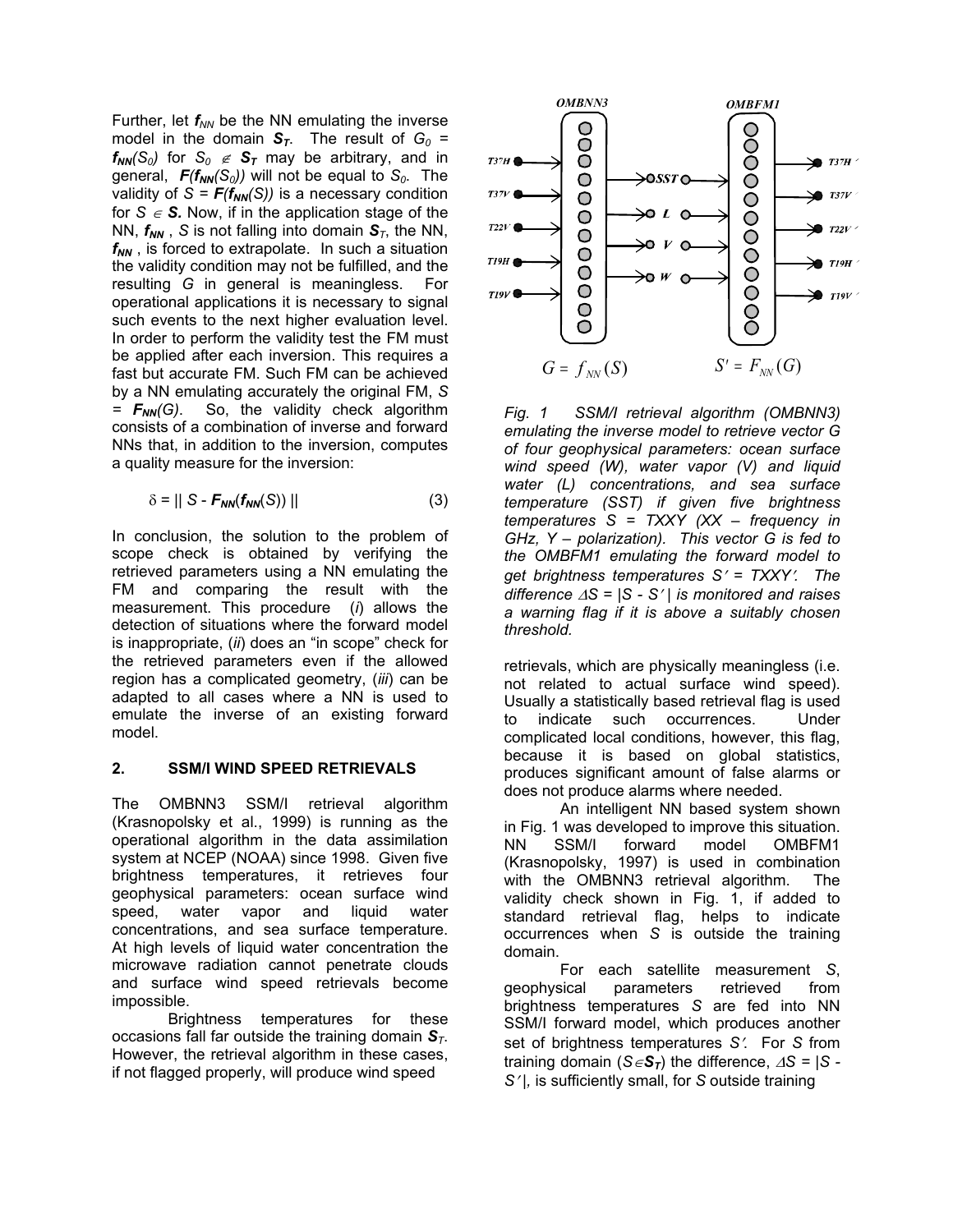

*Fig. 2 (a) Percentage of removed data (dashed line) and wind speed accuracy improvement as functions of the threshold for BT discrepancy*  <sup>∆</sup>*S. The vertical line shows three standard deviations for* ∆*S. (b) Wind speed RMS and maximum errors (dashed) dependency on the percentage of the removed data.* 

domain the difference raises a warning flag if it is above a suitably chosen threshold. Statistical estimates for ∆*S* show that the standard deviation of this value is about  $\sigma = 1.1\degree K$ . Fig. 2a shows the percentage of removed data and improvements in the accuracy of the wind speed retrievals as functions of this threshold. The vertical dashed line shows the value of  $3\sigma$ (about 3.3°K). Fig. 2b illustrates dependencies between the wind speed RMS error and maximum error and the percentage of the removed data. It shows that applying the generalization control reduces the RMS error significantly; the maximum error is reduced even stronger. For example, if the threshold value of about 2.5°K is selected, the validity check removes about 20% of data, which leads to about 10% improvement in the wind speed RMS error and to 30% decrease in the maximum wind speed error. Such a significant reduction in maximum errors means that the validity check approach is very efficient for removing outliers.

It is well known that a lot of outliers are located at the far ends of distributions of retrieved parameters; and it might happen that our procedure would simply remove events with extreme values of wind speeds, water vapor and liquid water concentration. It does not happen. Figs. 3, 4, and 5 show distribution of wind speeds, water vapor and liquid water concentrations for original data set and for data



*Fig. 3. Wind speed distribution of original data set (red) and of data removed by our quality control procedure (blue); the threshold is equal to 2*σ*.* 

removed by our quality control procedure. Distributions for removed data are similar to distributions of original data. Their maxima are located approximately in the same places where the maxima of original distributions are located. It means that this quality control procedure filters out a type of noise which does not depend on weather conditions.



*Fig. 4. Columnar water vapor distribution of original data set (red) and of data removed by our quality control procedure (blue); the threshold is equal to 2*σ*.*